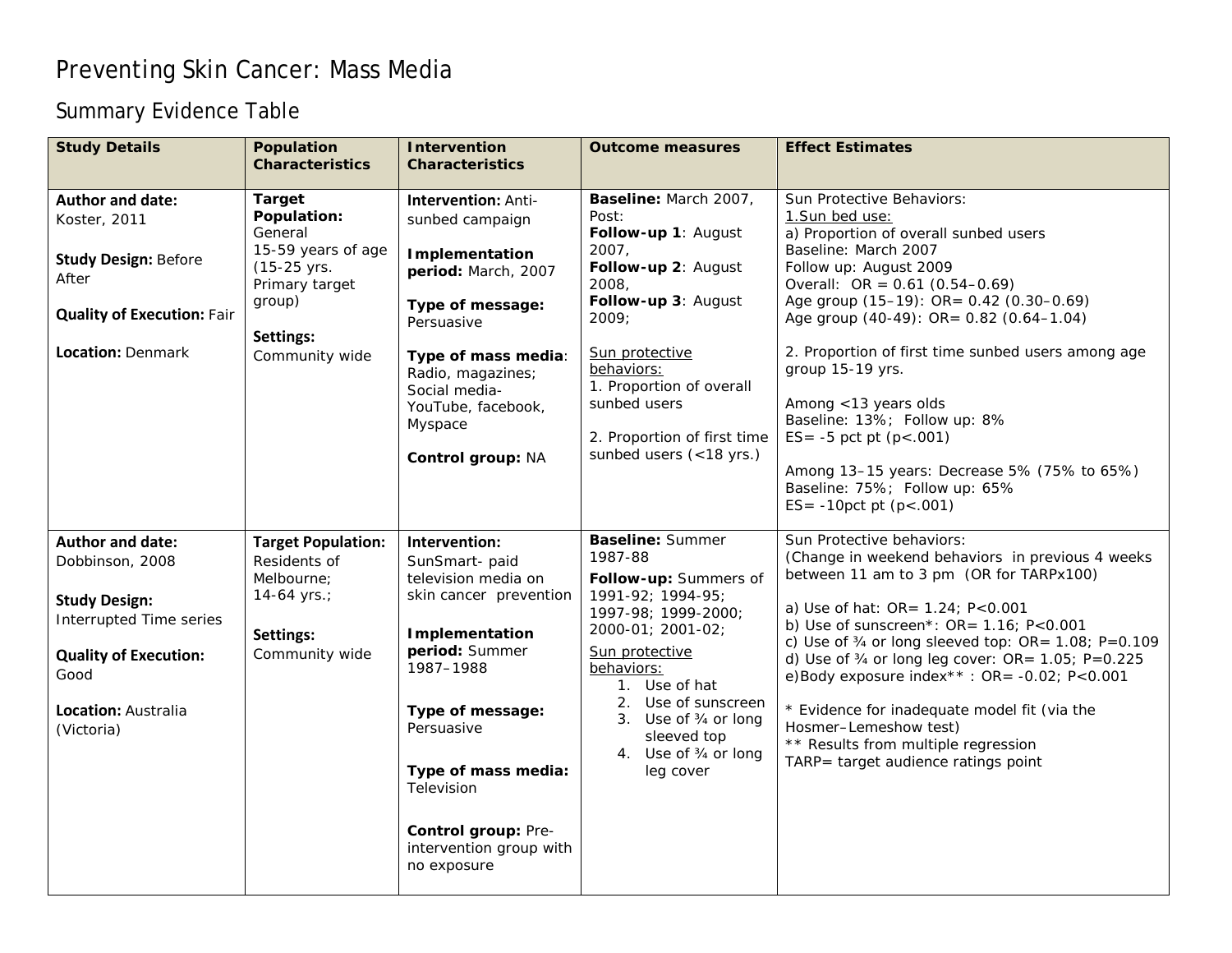| <b>Study Details</b>                                                          | Population<br>characteristics:<br><b>Target</b><br>population;<br>Age;<br>Setting; | <b>Intervention</b><br><b>Characteristics:</b><br>Intervention;<br>Time of<br>implementation;<br>Type of messages;<br><b>Intervention</b><br>component;<br><b>Control group</b>                                                   | <b>Outcome measures:</b><br>Time of survey;<br><b>Outcomes of Interest</b>                                                                                                                                                                                                          | <b>Results</b>                                                                                                                                                                                                                                                                                                                                                                                              |
|-------------------------------------------------------------------------------|------------------------------------------------------------------------------------|-----------------------------------------------------------------------------------------------------------------------------------------------------------------------------------------------------------------------------------|-------------------------------------------------------------------------------------------------------------------------------------------------------------------------------------------------------------------------------------------------------------------------------------|-------------------------------------------------------------------------------------------------------------------------------------------------------------------------------------------------------------------------------------------------------------------------------------------------------------------------------------------------------------------------------------------------------------|
| Author and date:                                                              | <b>Target Population:</b>                                                          | Intervention: Utah                                                                                                                                                                                                                | Baseline: January 2003<br>(prior to launch of UCAN                                                                                                                                                                                                                                  | Sun Protective behaviors                                                                                                                                                                                                                                                                                                                                                                                    |
| Broadwater, 2004                                                              | Adults with<br>children from Utah                                                  | <b>Cancer Action Network</b><br>(UCAN): Skin and                                                                                                                                                                                  | advertising campaign)                                                                                                                                                                                                                                                               | 1. Sunscreen use (proportion data)                                                                                                                                                                                                                                                                                                                                                                          |
| <b>Study Design: Before</b><br>After                                          | households (18-49<br>years)                                                        | Colon cancer media<br>campaign                                                                                                                                                                                                    | Follow-up: 4-6 weeks<br>after the intervention<br>May 2003;                                                                                                                                                                                                                         | Base line (n=130/407) : 61%;<br>Follow up( $n = 119/426$ ): 60%                                                                                                                                                                                                                                                                                                                                             |
| <b>Quality of Execution: Fair</b><br><b>Location: United States</b><br>(Utah) | Settings:<br>Community wide                                                        | <b>Implementation</b><br>period: April 2003<br>Type of message:<br>Persuasive<br>Type of mass media:<br>Radio, television ads,<br>billboards, small<br>media- posters, rack<br>cards, print ads,<br>banners;<br>Control group: NA | Sun protective<br>behaviors:<br>1. Change in behavior<br>(based on information in<br>the announcement.)<br>2. Use of sunscreen<br>3. Use of protective<br>Clothing (started to wear<br>more protective clothing)<br>4. Became more careful<br>about sun protection for<br>children. | Absolute: -1.0 pct pt; (95% CI -13.2, 11.2)<br>2. Protective clothing use<br>Base line (n=130/407):13%<br>Follow up (n= 119/426): 23%<br>Absolute change: 10.0 pct pt; (95% CI 0.5, 19.5)<br>3. Overall protective behaviors (Became more<br>careful about sun protection for children)<br>Base line (n=130/407): 30%<br>Follow up (n= 119/426): 19%<br>Absolute change: -11.0 pct pt (95%, CI -21.6, -0.4) |
| <b>Author and date:</b>                                                       | <b>Target Population:</b>                                                          | Intervention: Sun                                                                                                                                                                                                                 | Campaign 1 -                                                                                                                                                                                                                                                                        | <b>Sun Protective Behaviors:</b>                                                                                                                                                                                                                                                                                                                                                                            |
| Smith, 2002                                                                   | Adults with at least<br>one child under the                                        | protection mass media<br>campaigns;                                                                                                                                                                                               | Baseline: Nov. 1997;<br>Follow-up: Jan, 1998                                                                                                                                                                                                                                        | Adult Behavior (re. Parent/ Caregivers<br>Behaviors): Proportion of respondents                                                                                                                                                                                                                                                                                                                             |
| <b>Study Design: Before</b><br>After<br><b>Quality of Execution: Fair</b>     | age of 12 years;<br>Settings:<br>Community wide                                    | Summer - 1998-99;<br>Type of message:<br>Persuasive                                                                                                                                                                               | Campaign 2-<br>Baseline: Nov. 1998;<br>Follow-up: Jan, 1999<br>Campaign3-                                                                                                                                                                                                           | 1.Sunscreen use: (n=803)<br>C <sub>1</sub><br>C <sub>2</sub><br>C3<br>44.3%<br>Base line: 51.6%<br>Follow up: 54.7%<br>$54.2\%*$<br>59.1%*<br>ES: Absolute change (CI)                                                                                                                                                                                                                                      |
| Location: Australia (New                                                      |                                                                                    | Type of mass media:<br>television (30 minutes                                                                                                                                                                                     | Post only after Jan;                                                                                                                                                                                                                                                                | 3.1pct pt (-1.8, 8.0) 0.9 pct pt (-4.0, 5.8)<br>2. Clothing use:                                                                                                                                                                                                                                                                                                                                            |
| South Wales)                                                                  |                                                                                    | commercial), transit<br>advertizing (bus<br>sides); billboards;<br>radio community<br>service announcement<br>Small media- Local                                                                                                  | Sun protective<br>behaviors:<br>1.Use of sunscreen use                                                                                                                                                                                                                              | C <sub>1</sub><br>C3<br>C <sub>2</sub><br>Base line: 27.6%<br>29.2%<br>35.9%*<br>Follow up: 31.8%<br>29.5%<br>ES: Absolute change (CI)                                                                                                                                                                                                                                                                      |
|                                                                               |                                                                                    |                                                                                                                                                                                                                                   | 2. Use of protective                                                                                                                                                                                                                                                                | 4.2 pct pt (-0.3, 8.7) 0.3pct pt (-4.2, 4.8)                                                                                                                                                                                                                                                                                                                                                                |